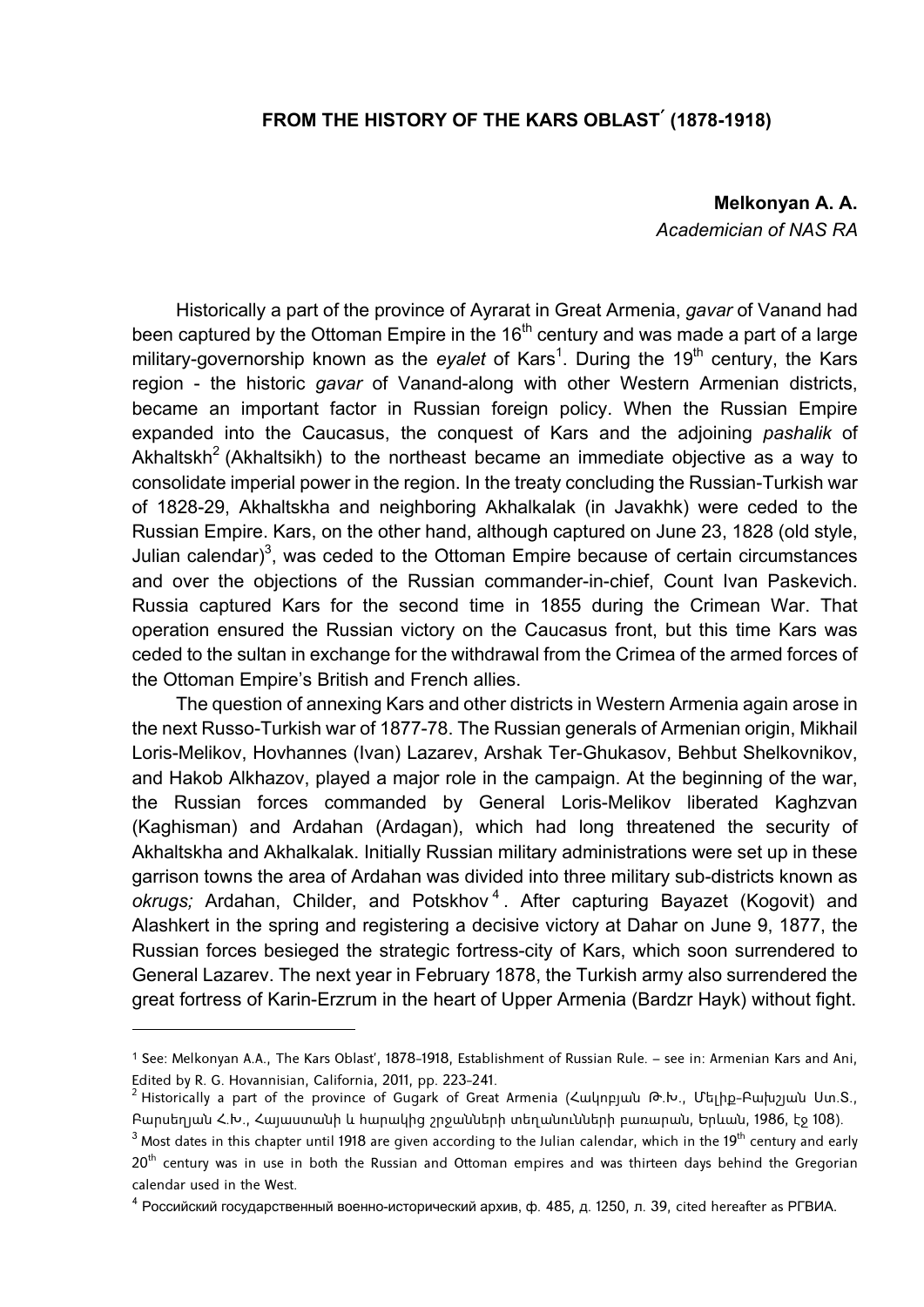By provisions of the Russo-Turkish Treaty of San Stefano in February 1878, the districts of Bayazet, Alashkert (Vagharshakert), Kars, Ardahan, and Batum were ceded to the Russian Empire. Although Bayazet and Alashkert had to be ceded to the Ottoman Empire and the Russian army was required to withdraw from Karin-Erzrum as the result of the subsequent European-imposed Treaty of Berlin in July 1878, Kars (including Olti and Kaghzvan), Ardahan (including Artvin), and Batum were retained by Russia<sup>5</sup>. The said territories were of great importance also from the point of view of control of the trade routes from Europe and Russia to Persia and other Asian countries.

The formation of the administrative structure of the province of Kars (Russian: *oblast';* Armenian: *marz)* began shortly after the outbreak of the war. A civil administration for the county *(okrug)* of Ardahan was first set up on May 20, 1877 and gradually began to replace the temporary military board. The Kars oblast' was formed with three *okrugs*, which increased to five after the victorious battle of Alaja on June 11,1877 and the liberation from Ottoman rule of the fortress of Kars itself<sup>6</sup>. By statutes adopted on the latter date, a military governorship was established for the province of Kars as a whole. Aside from the governor general, there were to be county governors, staff officers, and other personnel who were to administer the area according to the military and civil regulations that were issued.

By the "Regulations for the Administration of the Kars Oblast'," dated December 27, 1878, the province was attached to the *Кавказский Военный Округ* (Caucasian Military District) and placed under the supreme military command of the Caucasus army for both military and administrative affairs<sup>7</sup>. In civil matters, the rights and duties of the military governor general as well as the county governors were to be fixed by the supreme commander-in-chief<sup>8</sup>. This meant that, despite the initial steps to introduce a civil governance system in the Oblast', the Russian Empire, as a military-autocratic system, preferred military governance, especially in newly-annexed territories. In fact, the provincial governor general was accorded only limited domestic administrative-economic powers.

Administratively, the Kars Oblast' was divided into the following units: the provincial center of Kars; the counties of Kars, Ardahan, Zarishat, Shoragial (Shuragial), Kaghisman (Kaghzvan), Olti, and Potskhov; and the two police districts or *pristavs* of Childer and Khorasan<sup>9</sup>. As it happened, Armenian historical traditional divisions were maintained in significant measure, forming the basis of the administrative boundaries, just as they had in the 16<sup>th</sup> century when the Ottoman rulers formed the Kars eyalet<sup>10</sup>. The

<sup>&</sup>lt;sup>5</sup> For the Russian-Turkish border according to the Treaty of Berlin, see: Русско-турецкая граница в Малой Азии по Берлинскому трактату 1878 года: Известия Кавказского Отдела Имперского Российского Географического Общества, т. 7:1, Тифлис, 1881, с. 148-53, cited hereafter as ИКО ИРГО.

 $^6$  Central State Archives of the Republic of Georgia, fund 558, file 13, p. 1. See also the Russian-language newspaper Карс, N 34, 1890.

<sup>&</sup>lt;sup>7</sup> Հայաստանի Հանրապետության պատմության կենտրոնական պետական արխիվ, ֆ. 49/113, ց. 1, գ. 186, թ. 7, cited hereafter as ՀՀ ՊԿՊԱ; А.М. Погосян, Карсская область в составе России, Ереван, 1983, с. 63.

<sup>&</sup>lt;sup>8</sup> Карс, N 38, 1890.

<sup>9</sup> ՀՀ ՊԿՊԱ, ֆ. 49/113, ց. 1, գ.186, թ. 8; Карс, N 38, 1890.

<sup>10</sup> Հ.Մուրադյան, Կարսի մարզի վարչաժողովրդագրական նկարագիրը XIX դարի առաջին երեսունամյակին, Երևան, 2006, էջ 122.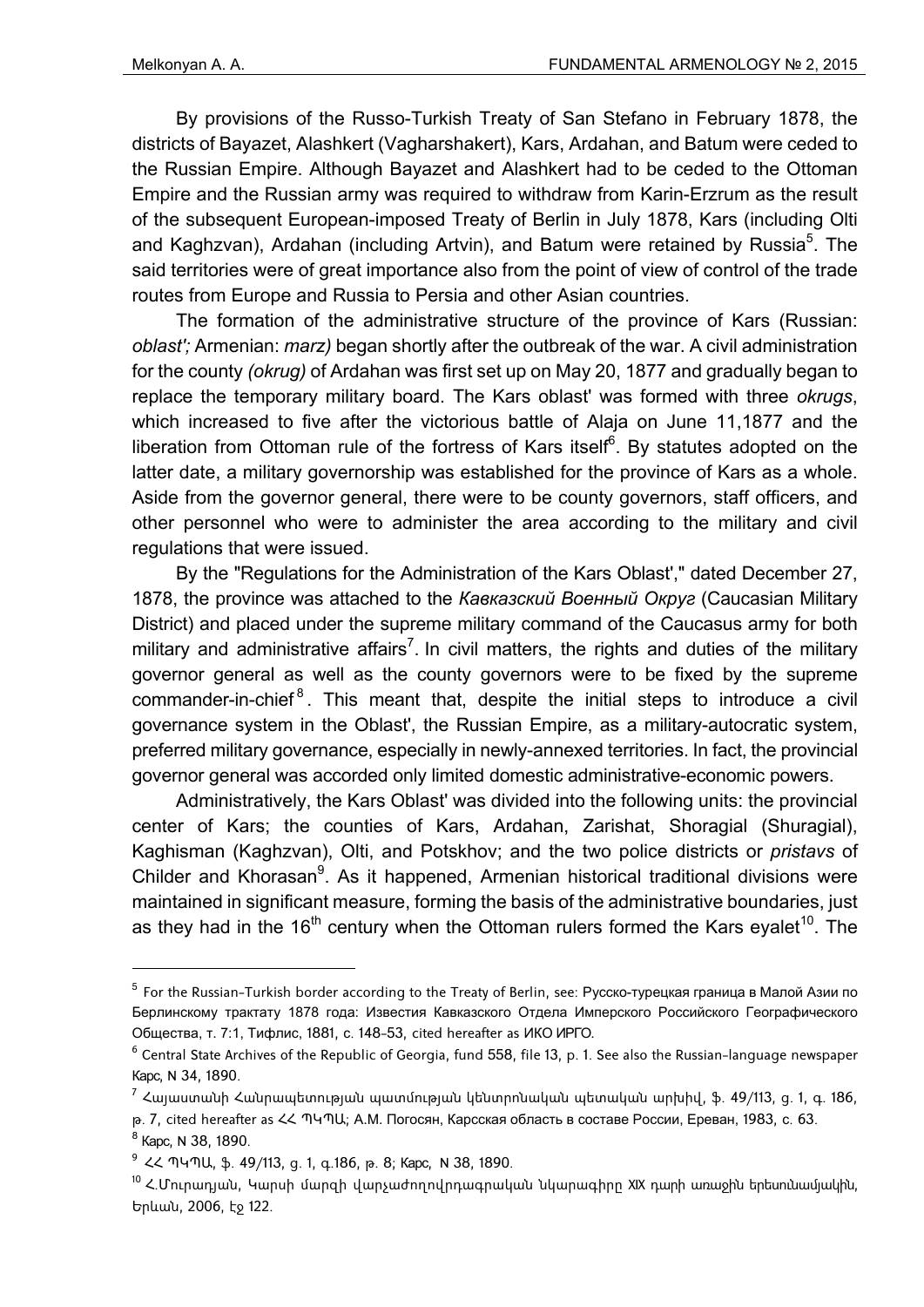Kars okrug conformed largely to the Vanand gavar of historic Great Armenia as well as the western part (the right bank of the Akhurian River) of Ashotsk and Shirak; the Ardahan okrug corresponded with the Gugark gavar; Kaghzvan, with Arsharunik-and Olti, with Vokaghe or Ukhtik in the region of Tayk<sup>11</sup>.

The military governor general had two assistants: one for judicial affairs and the other for military affairs. Attached to the president of the court was a military inspectorate *(kontora)* and a special committee for military-civilian affairs. The administration of the provincial center at Kars itself was placed under officials of a police administration. The towns of Ardahan, Olti, and Kaghzvan were granted no self-government and remained directly dependent on Kars. The nomadic Kurds, who had been free of any administrative control under Turkish dominion, were now expected to submit to the respective okrug governors.

In 1881, a new administrative division was implemented, as several of the counties were enlarged and the province was consolidated into four okrugs: Kars, Ardahan, Kaghisman, and Olti.12 The okrugs were divided into fourteen sub-districts *(участки)* with 148 village clusters. In January 1892, there were five towns in the Oblast': Kars, Kaghzvan, Ardahan, Olti, and Sarikamish, and 791 villages.<sup>13</sup> The Kars okrug, which covered almost the entire Kars River basin, was the most important of the four because of the size of its population and its economic role. The Kaghzvan okrug, which extended along both sides of the Arax River in the region of historic Eraskhadzor and along the lower current of the Akhurian River, also had a strategic military-economic position. The Ardahan okrug occupied the northern part of the Oblast՛, while Olti in the sparsely-populated northwest was the smallest of the four counties.

| Okrug   | <b>Uchastok</b> | Administrative   | Number of | Area             |
|---------|-----------------|------------------|-----------|------------------|
|         |                 | Center           | Villages, | in square versts |
|         |                 |                  | 1902      |                  |
| I. Kars | I.Kars          | <b>Kars</b>      | 51        |                  |
|         | 2. Shoragial    | Kizil-Chakhchakh | 56        |                  |
|         | 3. Zarishat     | Grenaderskoe     | 58        |                  |
|         | 4. Aghbaba      | Amasia           | 36        |                  |
|         | 5.Soghanlugh    |                  |           |                  |
|         | Soghanlung      |                  |           |                  |
|         | sSSogSoghanlugh | Sarikamish       | 56        |                  |
|         |                 | Total            | 257       | 5,094            |

 $11$  For a somewhat detailed report on the Armenian settlements of the Kars region shortly after their annexation to the Russian Empire in 1878, see: Ա.Ադամյան, Մի տեղեկագիր Կարսի մարզի վերաբերյալ, - Բանբեր Հայաստանի արխիվների , 1970, N 2, էջ 90-123.

<sup>12</sup> ИКО ИРГО, т. 7:1, с. 175-176.

 $13$  Кавказский календарь на 1894. Тифлис, с. 122.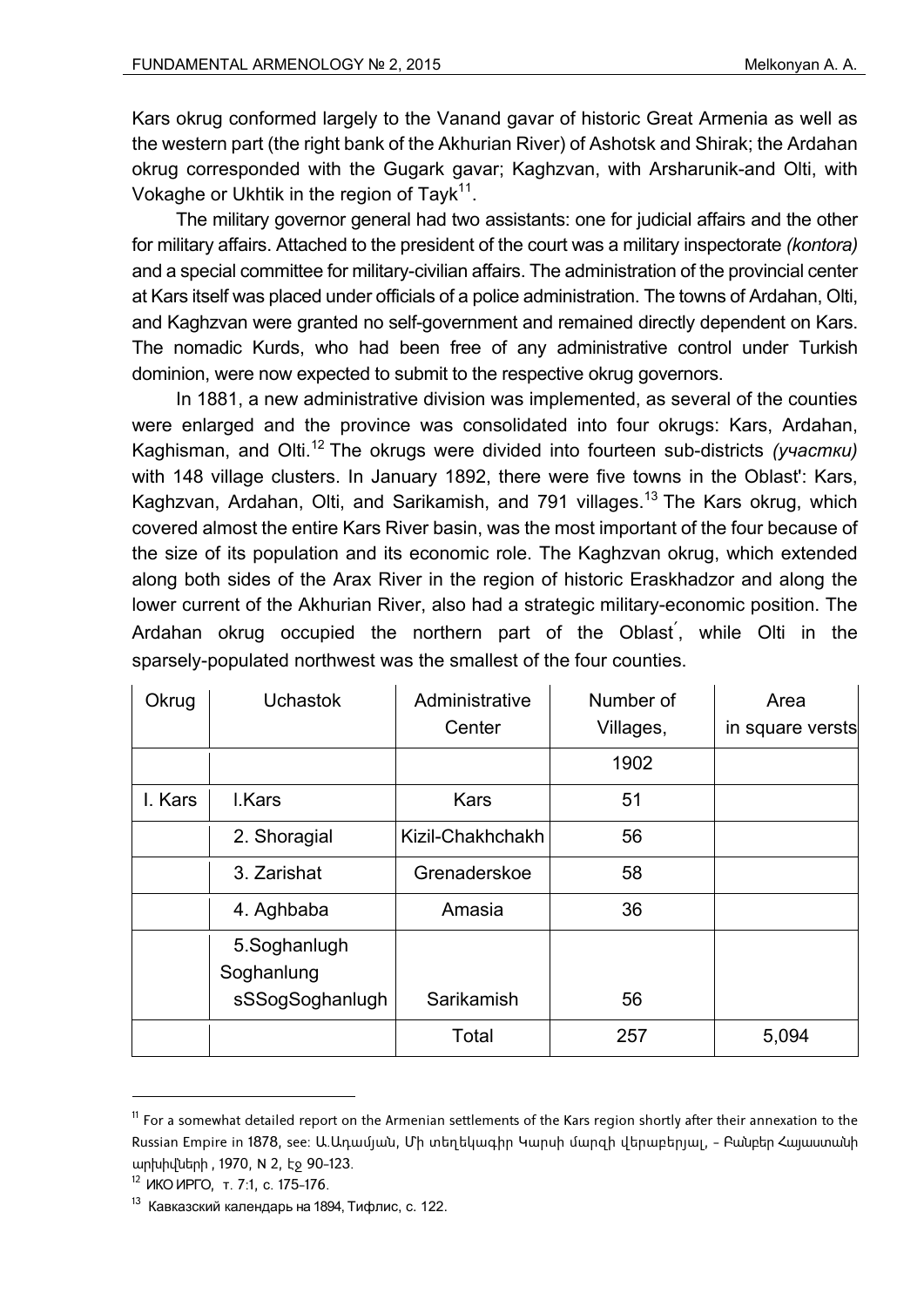-

In the late 19<sup>th</sup> and early 20<sup>th</sup> century, no further significant administrative reorganization occurred. There was a remarkable increase in the number of village communes because of the rapid growth of population and brisk economic activity. According to the official almanac,

*Кавказский календарь* (Caucasian Calendar), the composition for the year 1902 was as follows<sup>14</sup>:

|            | 2. Kaghisman   1. Kaghisman | Kaghisman   | 45  |                                                             |
|------------|-----------------------------|-------------|-----|-------------------------------------------------------------|
|            | 2. Nakhjevan                | Tekor       | 63  |                                                             |
|            | 3. Khorasan                 | Karakurt    | 34  |                                                             |
|            |                             | Total       | 142 | 3,843                                                       |
| 3. Ardahan | 1. Ardahan                  | Ardahan     | 79  |                                                             |
|            | 2. Giyole                   | Hokam       | 72  |                                                             |
|            | 3. Childer                  | Zurzuna     | 44  |                                                             |
|            | 4. Potskhov                 | Damaklie    | 61  |                                                             |
|            |                             | Total       | 256 | 4,925                                                       |
| 4. Olti    | 1. Olti                     | Olti        | 98  |                                                             |
|            | 2. Tavusker                 | Olor        | 49  |                                                             |
|            |                             | Total       | 147 | 2,621                                                       |
|            |                             | Grand total | 802 | 16,483= 18,760 sq. km.<br>$= 7,243$ sq. miles <sup>15</sup> |

Parallel with the administrative changes in the Kars Oblast' under Russian dominion, major ethnic changes also occurred. In the months following the Russo-Turkish war of 1828-29, 12,300 families or 74,000 people resettled from Western Armenia to Shirak and Talin in Russian territory. Of these families, 2,500 were from Kars and neighboring areas<sup>16</sup>. Most of the former Armenian settlements in the provinces of Karin-Erzrum and Kars were repopulated by Kurds, Karapapakhs, and other Muslim elements. The ethnic mosaic of this area became even more mixed, although Armenians still maintained a numerical superiority over any other single group.

The provisions of the Treaty of Berlin in 1878 that ceded to the Ottoman sultan the

<sup>14</sup> Кавказский календарь на 1904, с. 43-44; А.М.Погосян, Карсская область, с.65-66.

 $15$  The total area of the Kars oblast' was 16,869 square versts (19,200 sq. kilome ters/7,412 sq. miles) according to Հայկական Սովետական Հանրագիտարան, հ. 5, Երևան, 1979, էջ 346:

<sup>&</sup>lt;sup>16</sup> Աշոտ Մելքոնյան, Էրզրում (պատմա–ժողովրդագրական ուսումնասիրություն), Երևան, 1994, էջ 144. Until the great resettlement, of the 850 families in the city of Kars, 600 were Armenian. See: Ա.Մելքոնյան, "Կարս", in: Հայկական Հարց. Հանրագիտարան, Երևան, 1996, էջ 178: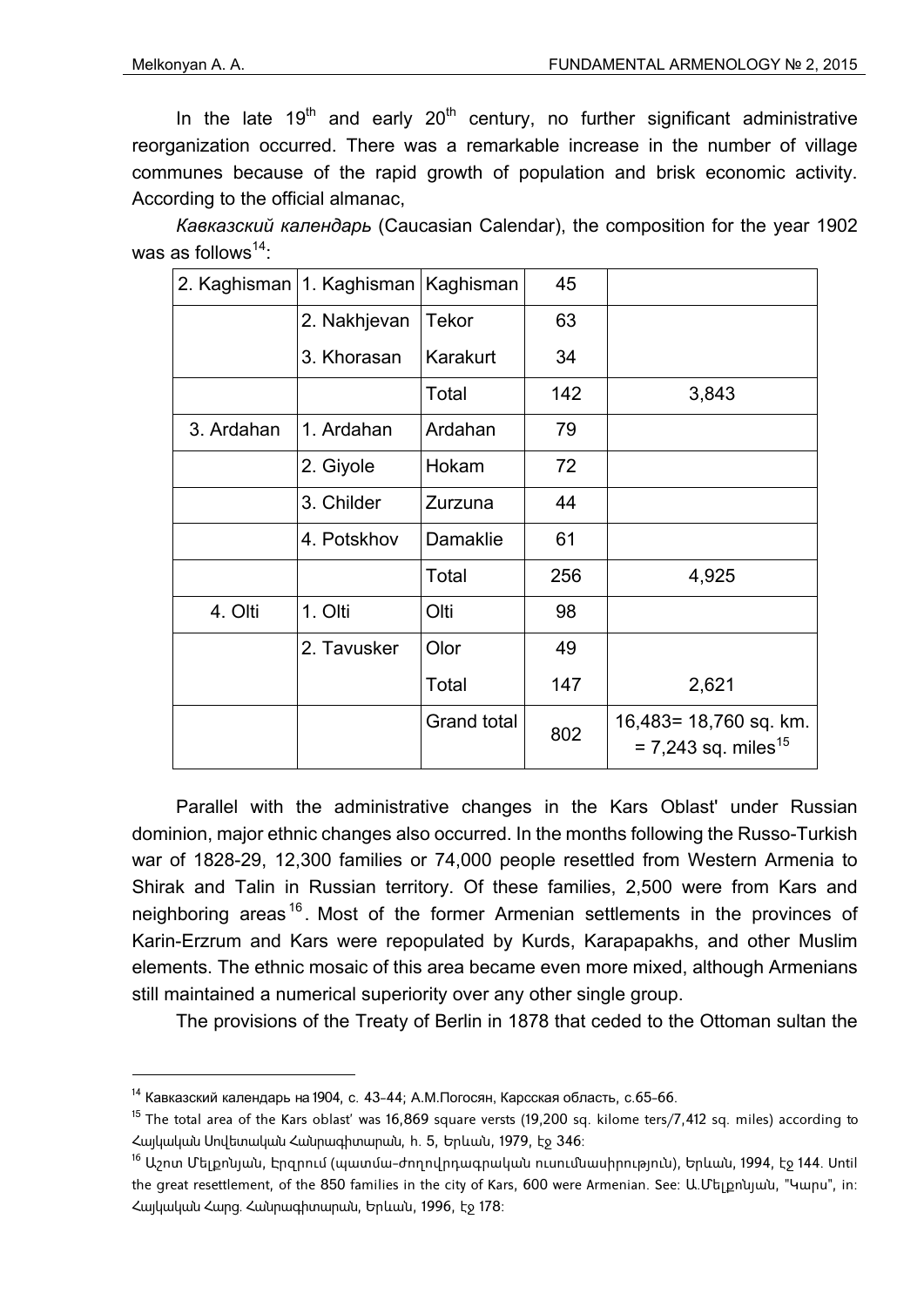districts of Erzrum, Basen, Alashkert, and Bayazet prompted masses of Armenians to head for territory within the Russian Empire. According to archival records, approximately 2,000 families wanted to move<sup>17</sup>. This time, however, the Tsarist authorities did not encourage the immigration of the Western Armenians to Transcaucasia and the Kars Oblast', since they intended to populate the newly-acquired territories with Russian elements, namely Cossacks and religious sectarians. Thus, further emigration of the Armenians was prohibited. Russian military commanders of Armenian origin, such as General Lazarev, supported this policy and took strict measures to prevent Armenian emigration from the city and plain of Erzrum<sup>18</sup>. Despite these restrictions, a great number of Armenians managed to cross over the new Russian-Turkish frontier in the summer and autumn of 1878 and settle in the Kars Oblast'. At the same time, there was an influx of Armenians coming from the east - from other parts of Eastern Armenia and Transcaucasia.

As a result of the new Russian administrative system as well as the influx of Christian elements, there was significant Muslim emigration. According to Article 27 of the Russian-Turkish Treaty of San Stefano in February 1878, those inhabitants in territories being ceded to Russia were granted the right to sell their properties and emigrate within a period of three years<sup>19</sup>. In fact, a remarkable number of Muslims, having lost their former privileged status under Ottoman rule, left the Kars Oblast<sup>20</sup>. The Russian authorities, wary of the hostile attitude of the Muslim population, encouraged this movement. Even before the treaty, on January 28, 1878, the governor general required that the head of each emigrating family sign a written pledge never to return to the Oblast'.<sup>21</sup> The authorities also did their best to hinder the sale of properties by the departing Muslims.

The stringent demographic policies of the Russian court contributed to the mass migration of some 65,000 Muslims from the Oblast' between August 26, 1878 and July 15, 1880. Of this number, 11,000 left the city of Kars and settled to the west of the new international boundary, especially in the former Armenian villages of the province *(vilayet)* of Erzrum<sup>22</sup>. The emigration of Turks, Kurds, and Turkmens continued thereafter and by August 1, 1881 reached nearly 83,000 persons $^{23}$ .

Even after this large-scale migration which created demographic vacuums in several areas, the Russian authorities did not officially permit the resettlement of Armenians. Nonetheless, as seen from Russian military reports, numerous Western Armenians, fearful of Turkish vengeance, illegally crossed the border and settled in the Oblast'. The first of these were 350 families from Alashkert, followed by some 6,000 persons from

<sup>17</sup> Մաշտոցի անվան Մատենադարան, Կաթողիկոսական դիվան, թղթ, 231, վավ. 116, թ. 3; ՀՀ ՊԿՊԱ, ֆ. 558, ց. 1, գ.18, թ. 11 -12:

<sup>18</sup> Փորձ (Թիֆլիս), N 1 (1879), էջ 162-81:

<sup>19</sup> Кавказ (Тифлис), N 21 (1879). А.М.Погосян, Карсская область, с.121.

 $20$  А.М.Погосян, Карсская область, с.121.

 $21$  << ՊԿՊԱ, \$. 49/113, g. 1, q. 506, p. 58-60.

<sup>&</sup>lt;sup>22</sup> А.Ф.Степанов, "Заметки о Карсской области", ИКО ИРГО, т. 7:1, с. 182.

 $23$  << ՊԿՊԱ, \$. 49/113, д. 1, д. 506, р. 63; А.М.Погосян, Карсская область, с.125.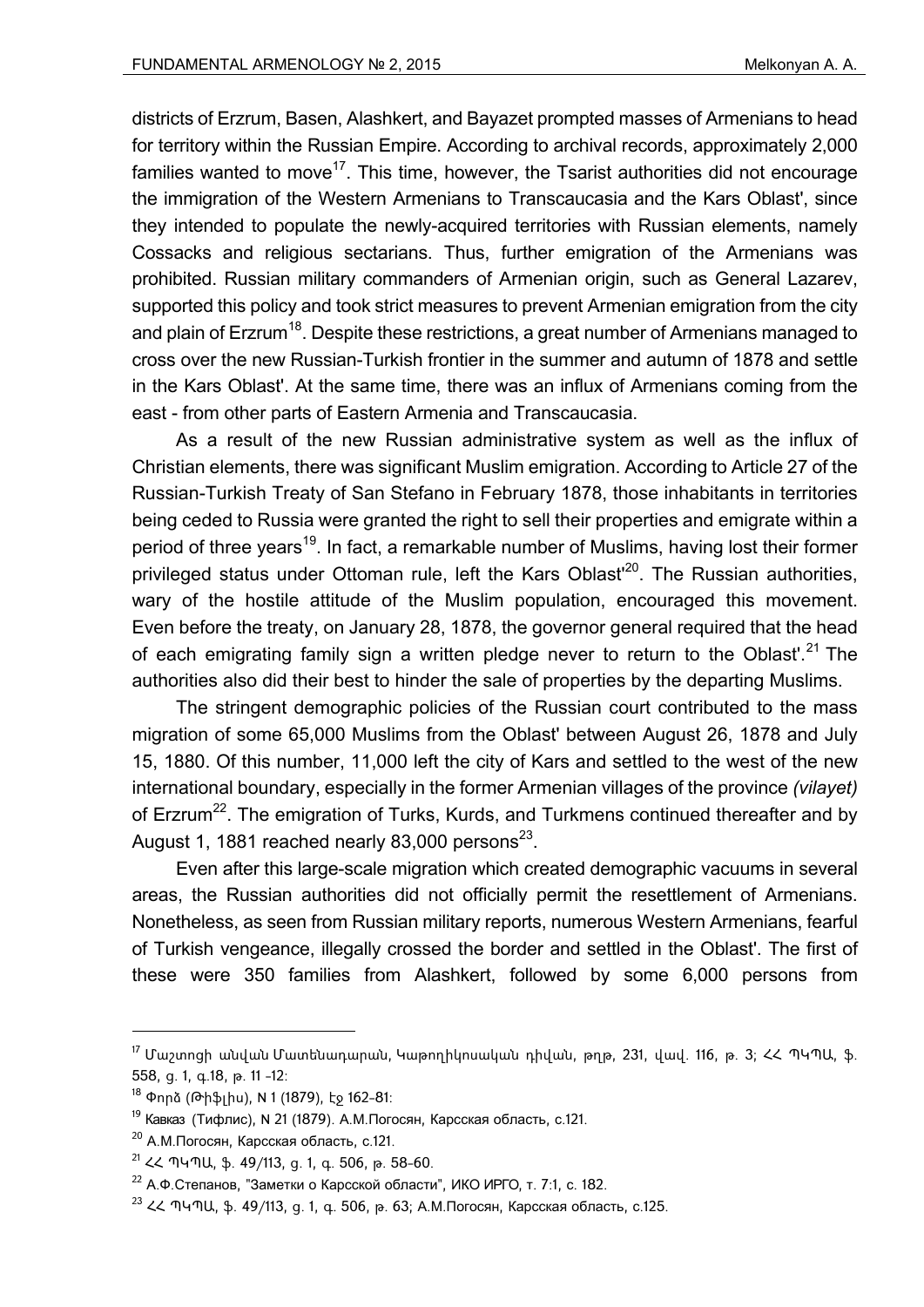Karin-Erzrum and Basen<sup>24</sup>. Nikolai Shavrov has concluded that the tsarist preference of Russian over Armenian colonists was to consolidate the Russian presence in the strategic border region<sup>25</sup>. Only in the early 1880s was semi-official permission granted for 4,000 to 6,000 Armenian families' to be settled on the abandoned lands<sup>26</sup>. For example, the entire village of *Chiflik* in Akhalkalak (in Javakhk), which had been made into a Russian military garrison, moved and settled in the village of Mazra, near the city of Kars<sup>27</sup>.

Population statistics for the Oblast՛ are often contradictory, and even some of the official sources seem unreliable. Even before the Kars Oblast was created in 1878, however, Armenians made up the largest single element, especially in the counties of Kars and Kaghzvan. After the area was made a part of the Russian Empire and witnessed an influx of Russians, Armenians, Greeks, Persians, Yezidis, Germans, Estonians, and others-in all about twenty ethnic groups the Armenians still constituted a plurality, as new Armenian settlers continued to cross the border from the Ottoman Empire. During the Hamidian massacres of 1894-96, between 30,000 and 50,000 fugitives escaped to Russian territory, with more than 20,000 of these settling in the Kars Oblast<sup>'28</sup> By 1897, the number of Armenians in the province reached about 73,000, which was more than a quarter of the population, and this growth continued into the  $20<sup>th</sup>$  century, when the Caucasian railway was extended to the city of Kars. The immigration of Western Armenians was the direct result of economic and political persecution by the sultan's regime, whereas the immigration of people from the Caucasus region was linked with Tsarist resettlement policies and land hunger of the peasantry<sup>29</sup>.

After the Armenians, Turks made up the second ethnic group. There were many Turkified Armenians (whose forefathers had been forcibly Islamicized in the 16<sup>th</sup> and 17<sup>th</sup> centuries) throughout the Olti and Ardahan okrugs. In the most heavily-populated counties of the province, Kars and Kaghzvan, the Turks were far fewer in comparison with the Armenians. The figures of 73,000 Armenians and 44.0 Turks in the province according to the 1897 census had grown to 101.0 Armenians and 67,000 Turks in 1910.<sup>30</sup> According to another source, the number of Turks was 80,000 on the eve of World War  $I^{31}$ .

The Kurds numbered just over 52,000 in 1910 and 60,000 in 1914. The Yezidis arrived in the Oblast' from Western Armenian districts starting in the early 1880s and settled mainly in the Nakhjevan district of the Kaghzvan okrug. According to data of 1893, there were 2,500 Yezidis in the Oblast'. The 53,000 Karapapakhs were concentrated in

 $24$  Φηιλι (Կոստանդնուպոլիս), N 1316, Jan. 27, 1878.

 $25$  Н.Шавров, Русские пути в Закавказье, Санкт-Петербург, 1883), с. 25.

 $26$  ረረ ՊԿՊԱ, ֆ. 113, g. 1, g. 506, թ. 73.

 $27$  Ibid., \$. 56, g. 1, g. 7615, p. 4.

<sup>&</sup>lt;sup>28</sup> РГВИА, ф. 12, сп. 13, д. 634, л. 39; Братская помощь пострадавшим в Турции армянам, 2-е изд., М., 1898, с. xix; Ա.Հակոբյան, Կարսի մարզ: Գյուղացիության պատմության ուրվագծեր: 1878-1917, Երևան, 2000, էջ 30.  $29$  Հակոբյան Ա., Կարսի մարզ, էջ 26-32:

<sup>&</sup>lt;sup>30</sup> А.М.Погосян, Карсская область, с.126; cf. Ա.Մելքոնյան, Կարսի մարզ, - Հայկական Հարց. Հանրագիտարան, էջ. 180.

<sup>31</sup> ИКО ИРГО, т. 7:1, с. 175-76, 182.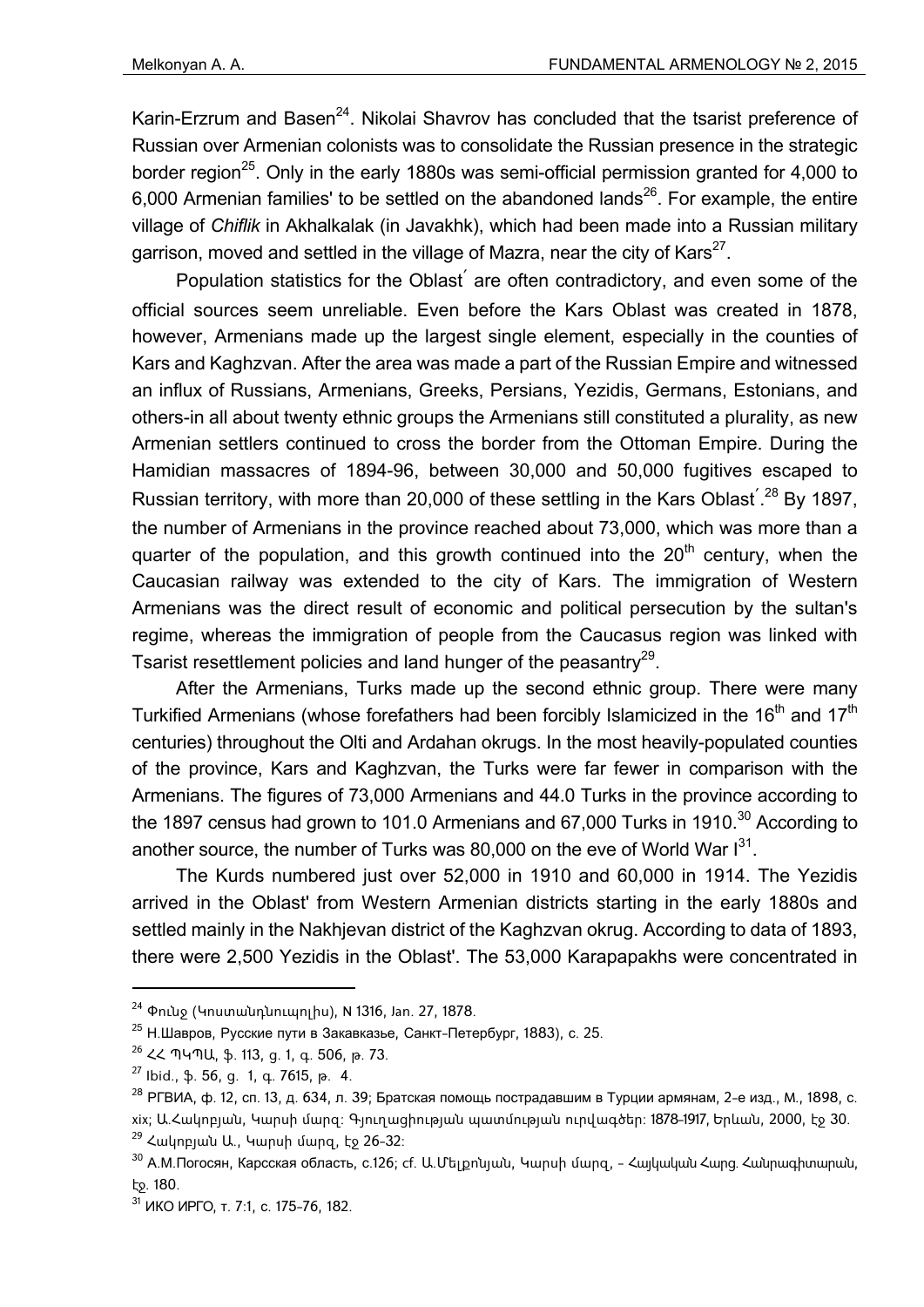the Aghbaba and Shoragial districts<sup>32</sup>. The Greeks, most of them Turkish-speakers and master craftsmen who had emigrated from the Trebizond (Trapezunt) vilayet and Tsalka after 1878, lived in the southwestern sector of the Oblast', their numbers reaching 40,000 in 1906 and almost 59,000 in 1914 $^{33}$ . The Turkmens, who numbered 16,000 in 1910, were Shiite Muslims and sworn enemies of the Sunni Turks and Kurds. Of the other elements in the Oblast', there were 466 Assyrians, 429 Ossetians, and smaller numbers of Lezgins, Gypsies, Estonians, and Germans. In the 1890s, German newcomers from Alexandrafeld in the Borchalu *uezd* (county) and Marinsfeld in the Signakh uezd of the Tiflis *guberniia* (province) founded the village of Petrovka, 5 kilometers west of Kars<sup>34</sup>."

On January 1, 1892, the population of the county or okrug of Kars was 200,868, excluding the military and temporary residents. By religion, the picture was as follows: Apostolic Armenians, 43,246; Orthodox Russians, 29,434 (this figure may in fact include the Russian soldiers on duty there); Russian sectarians, 11,340; Sunni Muslims (Turks, Kurds, Karapapakhs, Lezgins, Cherkez, and others), 90,025<sup>35</sup>; Shia Muslims, 12,790; Yezidis, 2,386; and the remainder, Catholics (mainly Armenians), Protestants, and other minor groups<sup>36</sup>. The majority of the population was rural. In fact, only the town of Kars itself was urban, but by the beginning of the twentieth centuiy there were also urban dwellers at Sarikamish and the county seats at Kaghisman, Ardahan, and Olti<sup>37</sup>.

As the result of the Tsarist demographic policies, the number of Russian settlers, who were given the fertile black-soil areas of the Oblast', grew rapidly. By 1882, there were 7,957 Russian settlers in the province, of whom 7,448 were sectarians<sup>38</sup>. In 1896, their number reached nearly 13,000 in twenty-six villages<sup>39</sup>, and 18,000 in 1910. Most were sectarian Molokans (thirteen villages) and Dukhabors (six villages) who had moved to the Caucasus from the Saratov, Tambov, and Ekaterinoslav gubernias during the 1830s and 1840s. In addition, there was a small number of Seventh Day Adventists. The Russian Orthodox lived in the city of Kars and in the villages of Mikhailovka, Orgav, Khorosh, and Grenaderskoe<sup>40</sup>.

At the beginning of 1910, the total population of the Kars Oblast', including 23,000 soldiers, was 372,672. In 1913, the number, not including the armed forces, was 382,745, of whom 112,469 (30 percent) were Armenian, the figure increasing slightly to 114,938 in 1914. The average density of the population was 24.8 people per square verst (1 square

 $34$  Кавказский календарь на 1894, с. 121-122.

 $32$  Хелмицкий П.Л., Карсская область: Военно-статистический и географический обзор, Тифлис, ч. 1, 1892, с. 28.

 $33$  Погосян А.М., Карсская область, с.126; Ա. Հակոբյան, Կարսի մարզ, էջ 28.

<sup>&</sup>lt;sup>35</sup> The total for the Sunni Muslims is underestimated.

 $36$  Ibid., c. 121.

 $37$  In 1882, only 729 families were residing in the town of Kars, 634 in Kaghzvan, 134 in Ardahan, and 87 in Olti. See Kars, no. 7 (1883).

 $38$  Сборник материалов для описания местностей и племен Кавказа, N 3, Тифлис, 1883, с. 342.

 $39$  Հակոբյան Ա., Կարսի մարզ, էջ 29:

<sup>40</sup> Карс, 1891, N 291; Погосян А.М., Карсская область, с.122.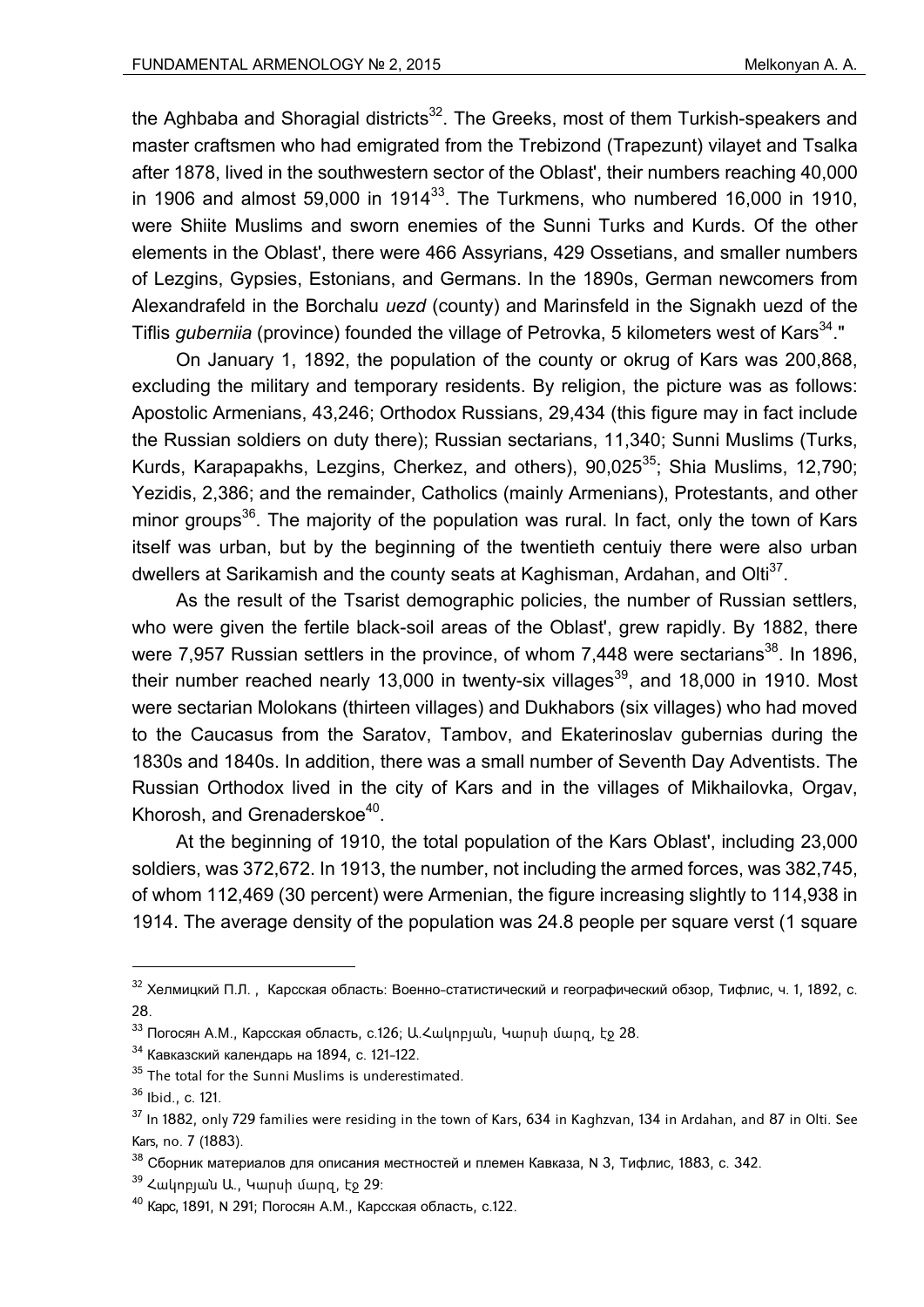verst = 1.138 square kilometers/.44 square miles): 34.7 in the Kars okrug-; 21 in Kaghzvan; 19.1 in Ardahan; and 15.3 in Olti $^{41}$ .

"Temporary residents" made up a large segment of the population. Coming from different places, they settled in the villages deserted by the Muslims. In 1886, because of the near exhaustion of the land-fund, the allocation of land was terminated, with exceptions made for Russian settlers. Hence, as a rule, most such temporary residents, primarily Western Armenian refugees or sojourners in search of a job, were left out of official statistics. This means that the above-cited figures are incomplete as the temporary Armenian residents are not included. After the Hamidian massacres of the 1890s, the number of temporary residents grew rapidly. In 1897, there were 22,619 such persons; in 1900, 32 705; and in 1915,  $55,814^{42}$ . In 1901, for example, there were 1,340 such temporary resident families in the city of Kars alone. Most of the refugees were unable to find a permanent home because of tsarist policies. A petition in the archives of the Armenian Catholicosate, addressed to the Viceroy *(Наместник)* for the Caucasus in Tiflis, relates the harrowing experiences of the refugees who had escaped the massacres. The petition complained that the hope of the newcomers to settle in the abandoned Muslim villages had been dashed, as they "are still not allowed by the government to live there"43.

In his memoirs, Ruben Ter-Minasian, who was well aware of the situation in Kars, wrote that the land was distributed among immigrating Russians, Molokans, Greeks, Ossetians, Circassians (Cherkez), and others, while Armenians, having fled from Western Armenia in 1894-96, were left without land and were regarded by Russian authorities as an undesirable element. They eked out a bare existence in Basen, Takht, and Kars, thanks only to the assistance of the local Armenians<sup>44</sup>. Such discrimination became all the more pronounced in the late  $19<sup>th</sup>$  century and early  $20<sup>th</sup>$  century under the Governor General of the Caucasus (formerly called Viceroy) Prince Grigorii Golitsyn, who even attempted to force the refugees to return to their former homes in Western Armenia were massacres ravaged.

## *Socioeconomic and Cultural Developments*

Despite the prejudicial Russian policies, Russian rule on the whole had a positive effect on the province and its Armenian population. During forty years of Russian dominion, the Oblast' regained much of its Armenian ethnic character and experienced marked economic advances. Since the late  $19<sup>th</sup>$  century, there have been extensive statistical data, analytical materials, and studies by Russian, Armenian, and Georgian scholars on the economic life of the Kars Oblast'. In the Soviet period, the most thorough

<sup>&</sup>lt;sup>41</sup> Кавказский календарь на 1915, с. 236-37; Ա. Հակոբյան, Կարսի մարզ, էջ 25;

 $42$  Հակոբյան Ա., Կարսի մարզ, էջ 31-32։

<sup>43</sup> Մաշտոցի անվան Մատենադարան, Կաթողիկոսական դիվան, թղթ, 231, վավ.116, թ. 6ա. See also Հակոբյան Ա., Կարսի մարզ, էջ. 30-31.

 $^{44}$  Ռուբեն [Տեր-Մինասյան], Հայ հեղափոխական հիշատակները, հ. 1, Լոս-Անջելես, 1952, Թեհրան, 1982, էջ 47։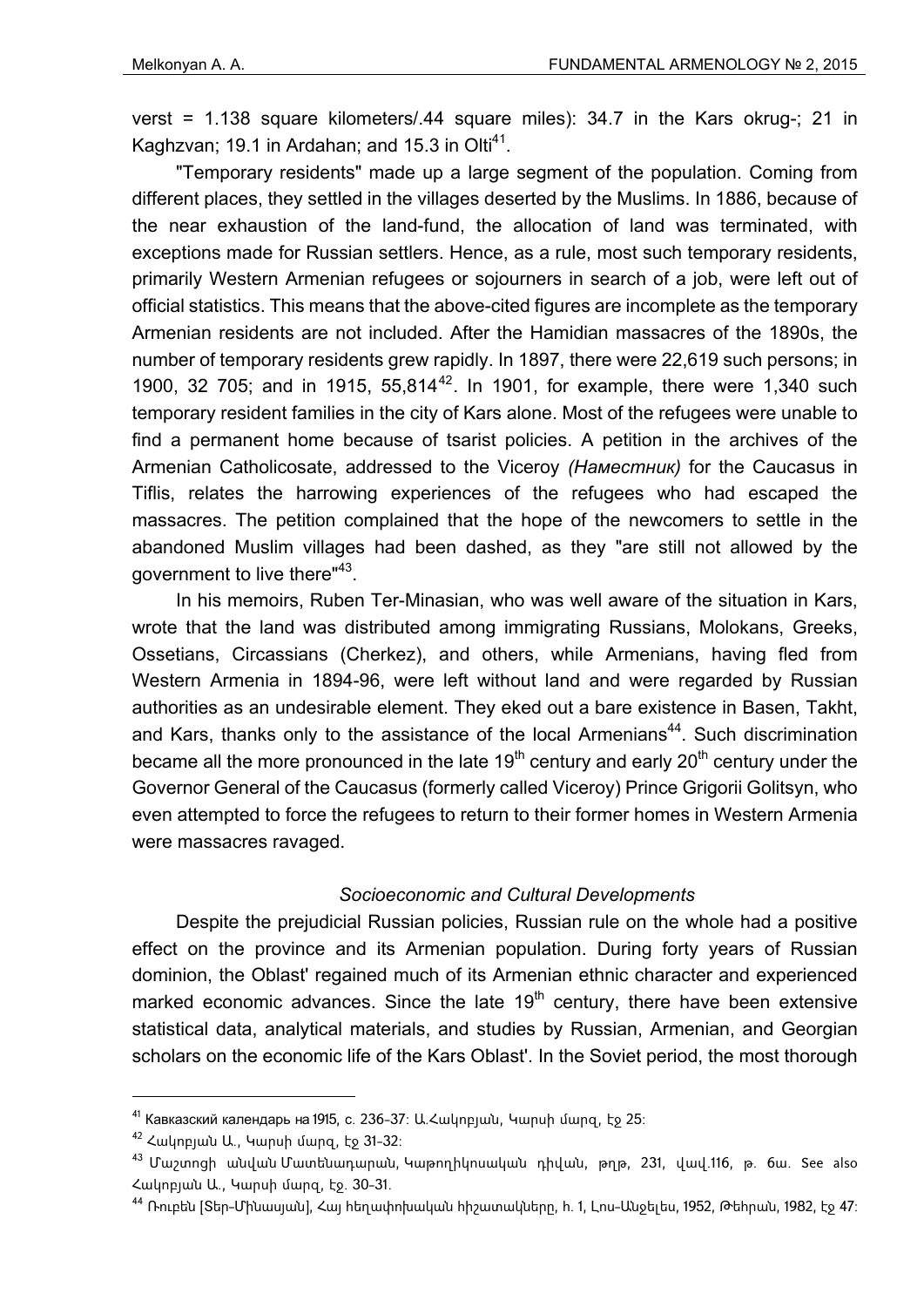study of the province was prepared by Artashes Poghosyan, and, in the post- Soviet period, by Ararat Hakobyan<sup>45</sup>. Only a brief sketch, therefore, is included here<sup>46</sup>.

Both in the past and during the period of Russian rule, the Kars Oblast' retained its agrarian character, especially with the cultivation of various kinds of grain. Because of low productivity, however, only 100,000 of the available 400,0 dessiatins (1 dessiatin = 10,900 square meters/2.7 acres) were sown, and the wheat, barley, and other grains failed to meet even local needs. There was nonetheless a positive shift as time went on. In 1885, 272,000 poods (1 pood = 16.4 kilograms/36.1 pounds) of wheat and 267,000 of barley were harvested, whereas in 1891, these figures had increased to 1.8 million poods of wheat and 1.4 million poods of barley<sup>47</sup>. Nearly half of the land under cultivation lay within the Kars okrug. There was also some increase in the province of vegetable gardens, vineyards, beekeeping for honey, and wineries (Olti and Kaghzvan).

Trade remained largely in the hands of businessmen from Akhalkalak and Alexandropol (properly, Alexandrapol). Only after 1899, when the Tiflis-Alexandropol-Kars railway opened was there a significant development of local trade and agriculture-related factory production of cheese, preserves and foodstuffs, beer, and pottery. Salt processing took place in Nakhjevan, Olti, and especially Koghb, where the Janpoladian family introduced British mining machinery and was able to raise production to 546,000 poods in 1904 and 651,000 poods in 1910<sup>48</sup>.

During the period of Russian rule, there were notable advances in the spheres of health services and cultural life. Thanks to the wholesome climate, particularly in the Kars okrug, disease and death indicators were placed at 2 percent of the population, far below the average for the Russian Empire. That indicator was also conditioned by the relatively advanced medical system. In 1885, there were thirty-four doctors in the province, ten of them in the city of Kars, as well as two medical clinics. Although these numbers were insufficient to meet the needs of the entire population, this was considered quite satisfactory for the times<sup>49</sup>.

Progress was also registered in the educational system, which had been neglected under Turkish rule when illiteracy prevailed in the region, with only one municipal school and a few parochial schools. Now, new schools were opened, starting in November 1880 with a two-year boys' school in Kars, to which was added a third grade in 1883 and, taken together with the preparatory grades, offered a full seven-year Russian curriculum. The school, for which a two-storey building (with a library) was constructed, enrolled about 200 students. In 1887, a girls' school, too, opened with some 270 pupils. Since these schools were under the auspices of the state, instruction was in the Russian language

<sup>45</sup> See Погосян А.М., Карсская область в составе России and Ա.Հակոբյան, Կարսի մարզ.

<sup>46</sup> See: Melkonyan A.A., op. cit., pp. 223-241.

<sup>47</sup> Кавказский календарь 1891, с. 229, и на 1894, с. 123.

<sup>48</sup> Баликян О.С., Из истории формирования рабочего класса на строительстве дорог в Восточной Армении,"Լրաբեր հաս. գիտ.", 1975, N 3, с. 89.

<sup>49</sup> Кавказский календарь на 1891, с. 235.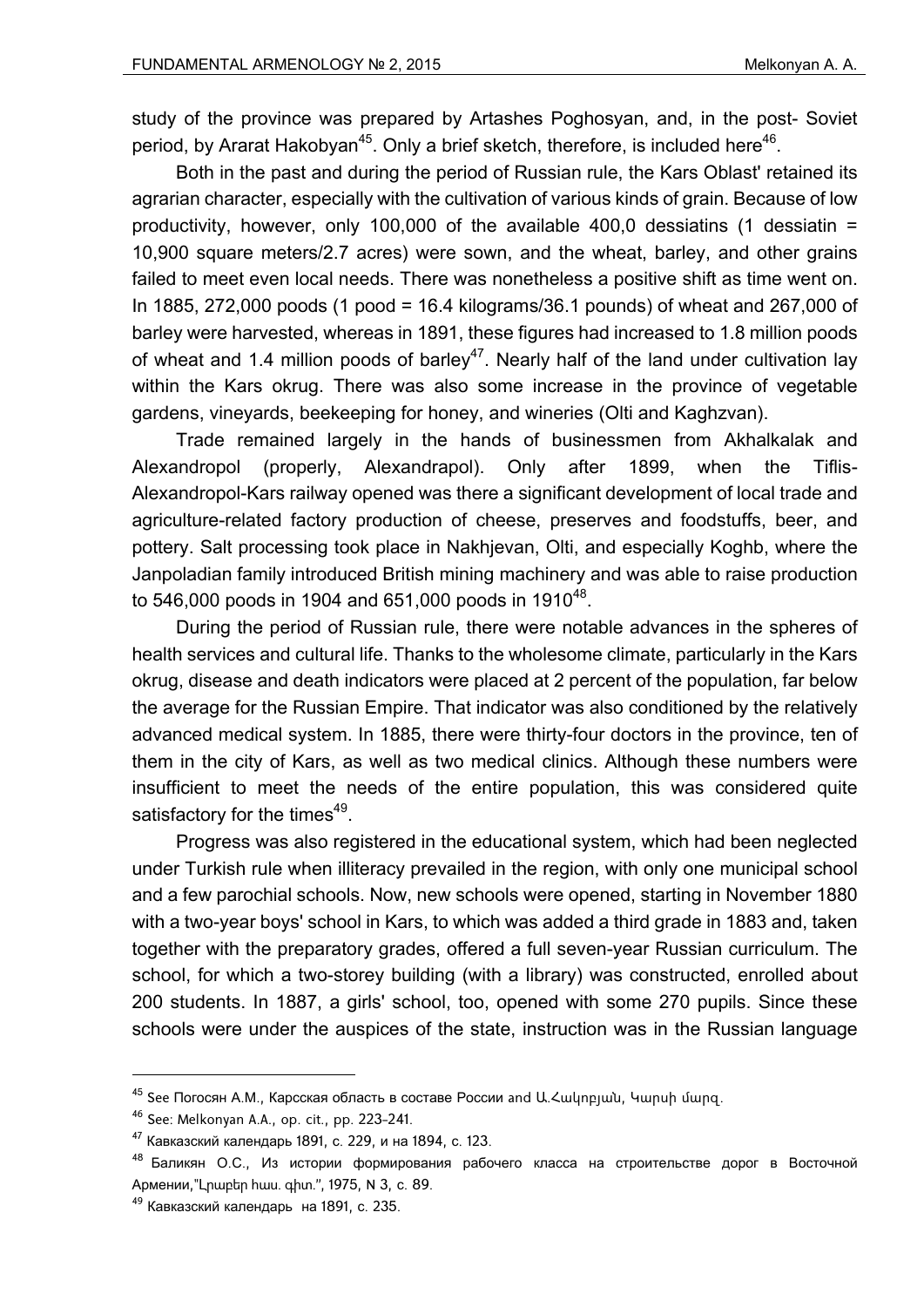-

even though most of the students were Armenian. At the turn of the  $20<sup>th</sup>$  century. however, a growing number of Armenian parents transferred their children from Russian to Armenian schools, especially as a reaction and resistance to the Tsarist attempt to confiscate the properties of the Armenian Apostolic Church. In each of the county centers, Kaghzvan, Ardahan, and Olti, two-year normal schools were opened, but none with more than 75 pupils. Most of the children continued to attend their village parochial schools, wherever these existed, even though the quality of education was quite low<sup>50</sup>.

After the Russian annexation of the Kars Oblast', a separate diocese of the Armenian Apostolic Church was established there, but the request of the Holy See at Echmiadzin to make the medieval Armenian Church of the Holy Apostles the diocesan headquarters was denied; instead, the sanctuary was reconsecrated and used as a Russian Orthodox church. As a result, first the cathedral of Ani and then the monastery of Horomos was made the ecclesiastical center of the diocese, but the Armenian clergymen faced serious difficulties because of the semi-ruined condition of both churches.

In the realm of cultural developments, the publication of the Russian-language newspaper *Kars* was welcomed, inasmuch it made it possible for Armenian intellectuals to contribute articles of local and national interest. Especially significant was the initiation in 1892 of archeological excavation of the medieval Armenian capital city of Ani. The first stage, 1892-93, was followed by the expeditions led by Nikolai Man՛ from 1904 to 1917. The renowned Armenologists Toros Toromanian and Hovsep Orbeli were Marr's steady companions. At various times Marr also worked with Nikoghayos (Nicolas) Adontz, Nikoghayos Buniatian, Ashkharhbek Kalantar, Grigor Ghapantsian, David Kipshidze, Nikolai Tokarskii, and photographer Artashes Vruyr. Much of the collected information was published in annual reports titled *Anvo shark* (Ani Series) and Անւոյ հնութիւններ (Ani's Antiquities). The expeditions, which continued until World War I, made possible detailed studies of the Cathedral of Ani and the churches of Gagkashen, Tigran Honents, Abughamrents, Surb Prkich (Savior), Surb Arakelots (Apostles), Hovivi (Shepherd) as well as the Baron's palace, monastery of the Holy Virgins, citadel, streets, baths, and other buildings of the expansive Bagratuni capital.

In parallel expeditions, other architectural and archeological monuments on the right bank of the Akhurian River were also explored. Toros Toromanian studied the churches in the erstwhile capital of Bagaran (Surb Gevorg and Surb Tadevos/Thaddeus), Banair, Mren, and Horomos. The results of these investigations were later systematically published by Toromanian<sup>51</sup>.

<sup>50</sup> Кавказский календарь на 1891, с. 235; А.М.Погосян, Карсская область, с. 132-33. Cf. Հայկական Սովետական հանրագիտարան, հ.. 5, էջ 343-44:

 $^{51}$  Թորոս Թորոմանյան, Աշխատությունների ժողովածու,, 2 հատոր, Երևան, 1942-1948, տես՝ Նյութեր հայկական ճարտարապետության պատմության: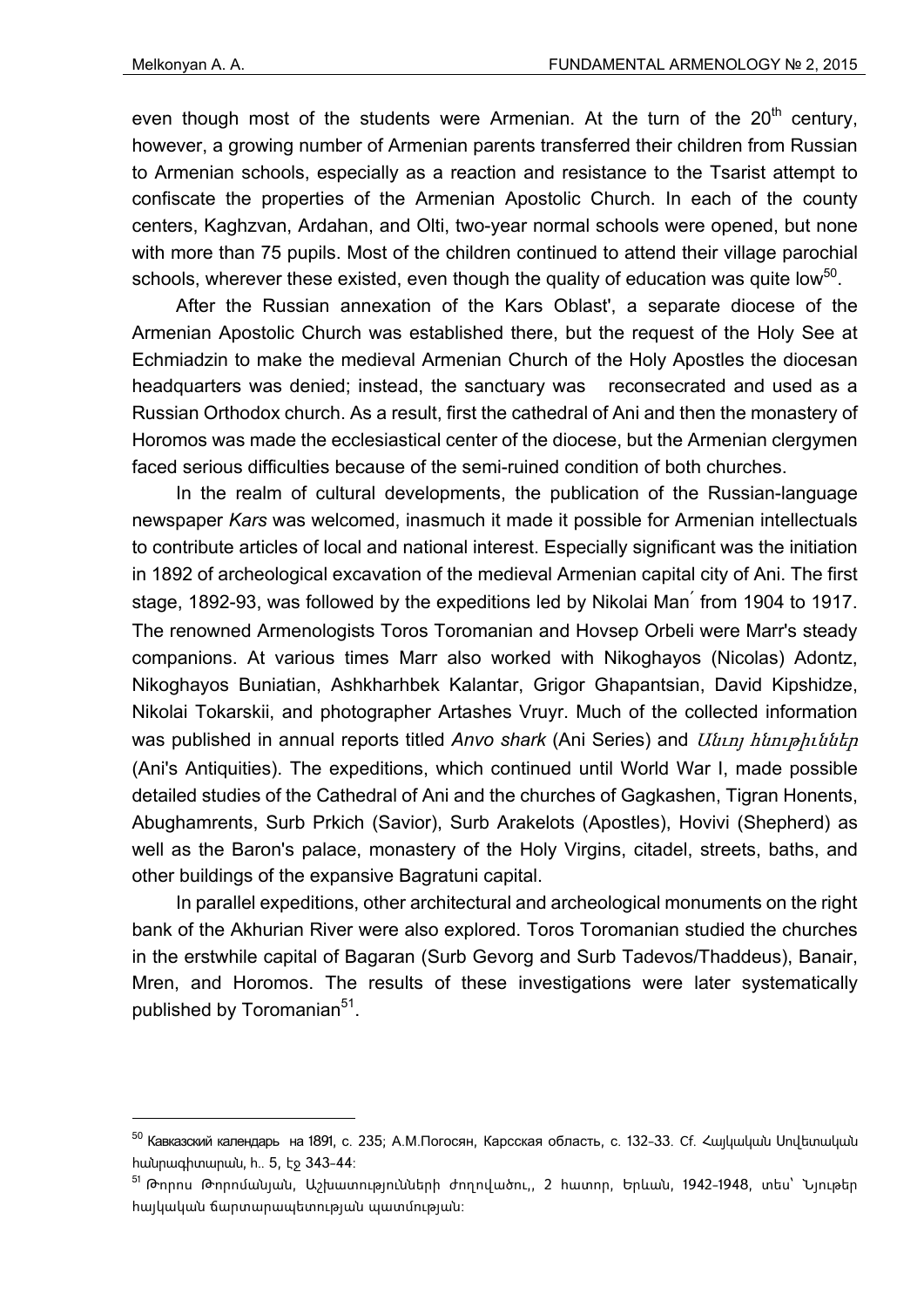## *The Armenian Revolutionary-Liberation Movement*

 In the late-nineteenth century, civic-political life also revived in Kars as newly-organized Armenian political parties began to operate in the region. The Kars Oblast', with a border of some 300 kilometers (185 miles) facing Western Armenia, on the one hand, and with the Transcaucasian provinces of Erevan, Tiflis, and Batum, on the other hand, offered a favorable position to support the revolutionary-liberation movement of the oppressed Ottoman Armenian population. It was a unique area, being both Western and Eastern Armenian from the point of view of both its geographic location and the composition of its inhabitants. It was not mere coincidence that the Armenian political parties made Kars a primary staging ground for their revolutionary activities. Here in the 1880s and 1890s, the *noted fedayi* leaders Huno and Kametsi Arshak (Arshak Gavafian, later known as Keri) concentrated their bands. Huno's group operated in Tayk, crossing the frontier to engage the enemy in Tortum and Kiskim and then moving back into Olti, Artvin, Batum, and elsewhere to gather new recruits and return for new engagements in the *Erkir* (Homeland)<sup>52</sup>.

The Armenian liberation movement gained renewed impetus with the Sargis Kukunian's expedition in September, 1890, when about 100 partisans from the Caucasus crossed the Russian-Turkish frontier over Kars and engaged in battle with Turkish-Kurdish armed units. On their return, they were surrounded and disarmed by Russian border units. Despite this outcome, the episode electrified the inhabitants of Kars. The Armenian revolutionary leader Ruben Ter-Minasian has written: "The people of Kars were eager to see 'the Armenian army'. They saw it and touched it. And although the 'army' was arrested and exiled, the people loved what they had seen and wished for more improved and perfect military forces, and this is what they received"<sup>53</sup>.

In 1893, another detachment headed by Arabo arrived in Kars. Here, it was armed and reinforced before crossing the Turkish border. The sixteen men of the unit, fighting against heavy odds, fell in the valey of Kale-Arash. The next year, the link between Kars and the *Erkir* was strengthened through Aghbiur Serob (Serob Vardanian) and Sebuh of Baberd (Bayburt), who had settled in Kars. The Hnchakian Party was the first to organize at Kars. In the early 1890s, noted Hnchakian revolutionaries Jirayr and Murad (Metsn Murad-Hampardzum Boyajian), having arrived from Cilicia, in vigorated the local Hnchakian organization, which collaborated rather closely with groups of the Aimenian Revolutionary Federation (ARF; Dashnaktsutiun). At about the same time, Rostom (Stepan Zorian) organized ARF party organs in Kars, where he was supported by fedayi leaders Turbakh (Harutyun Kirakosian) and Peto (Alexander Petrosian) and others.

In the summer of 1894, during the Armenian defense of Sasun, Hrayr (Armenak Ghazarian) sent fifty of his men to Kars where the local ARF committee armed and reinforced them with new recruits and dispatched them to Sasun. National passions were

 $52$  Ռուբեն, Հայ հեղափոխականի մի հիշատակարանը, էջ 112։

<sup>53</sup> Ibid., p.115.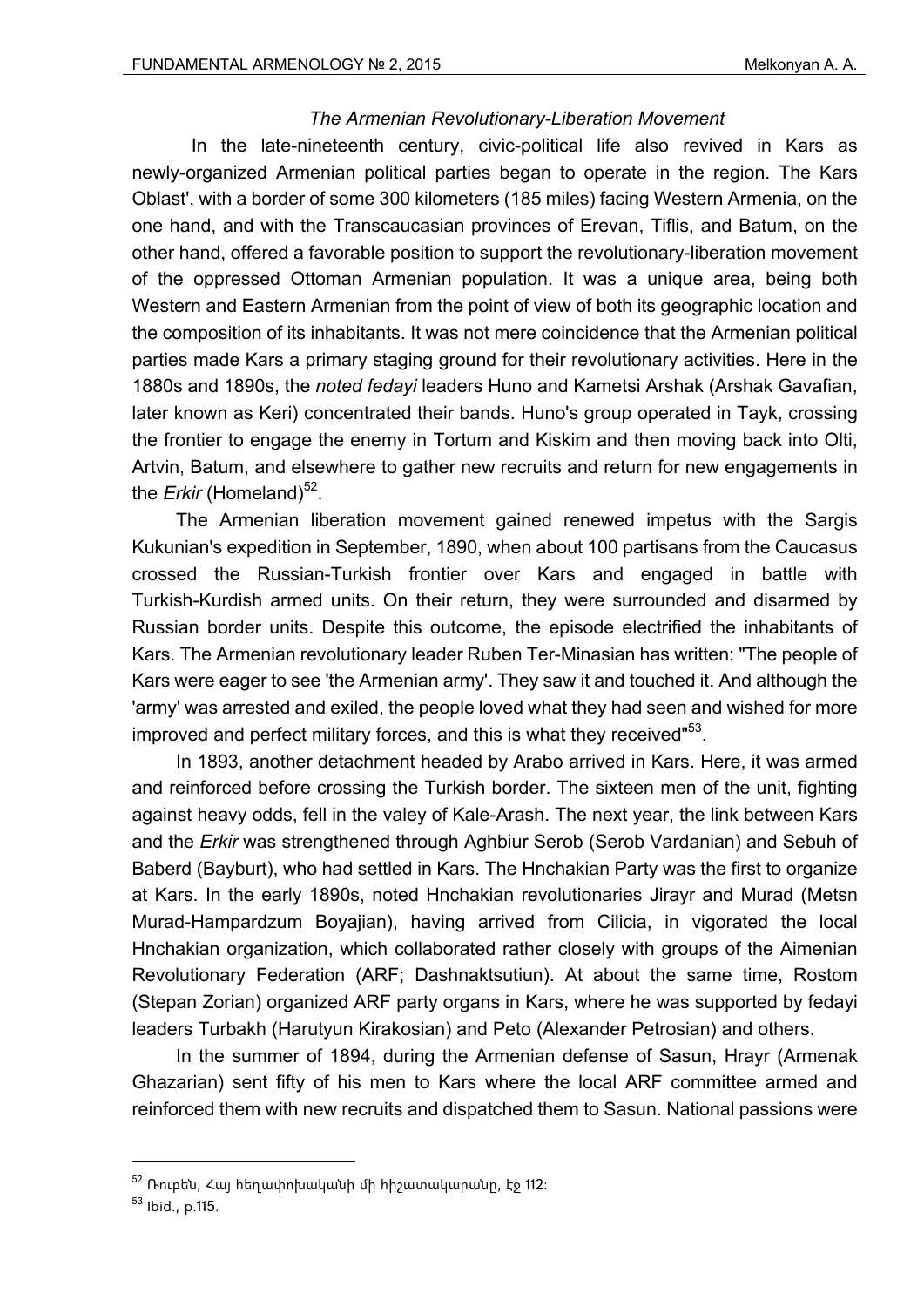again inflamed in Kars in the mid-1890s when thousands of Western Armenian fugitives from the Hamidian massacres sought refuge in the Armenian settlements of the province. After Turkish suppression of the defenders of Sasun, Hrayr moved to Kars in 1896 and was active there in assisting the Western Armenian fedayi groups and organizing a special central committee.<sup>54</sup> At the beginning of the twentieth century, other noted figures joined this committee, such as Sergei (Aram Manukian) and Hakob Chilingarian. In 1903, on the recommendation of ARF leaders Hovsep Ter-Davtian and Hamo Ohanjanian, the young activist Ruben Ter-Minasian was also sent to Kars. Later, Ruben would proudly recall that "having been given a ticket, I was first sent to Kars to become acquainted with the atmosphere there. I did that and realized that the mother of all Armenians is Kars. And if you ask me whose son I am, I won't be mistaken if I tell you that I am the son of Kars, even though I was not bom here"<sup>55</sup>. Ruben eloquently describes the role of Kars in the Western Armenian liberation struggle: "The province of Kars was a place in the revolutionary forge in which Dashnaktsakans could either be strengthened and polished or else, not enduring the extreme ideological and Spartan-type life, leave the revolutionary arena.... Kars with all its villages was full of the revolutionary spirit." Many other personalities were steeled as revolutionaries in the Kars "forge." Aram Manukian, "that man with the ailing eyes and stem face was Sergey of Kars, who later became Aram of Van [in 1915] and dictator Aram of Erevan [in 1918J"<sup>56</sup>.

At the end of the 19<sup>th</sup> and beginning of the  $20<sup>th</sup>$  century, Kars became a center for small bands transporting weapons across the border through the Olti or the Karaurgan-Basen route. After the notorious imperial decree on the confiscation of Armenian Church properties in June 1903, the backlash against Russian colonialism served as another stimulus for heightened political activity. The Dashnaktsutiun strengthened and operate with cells in various areas of the Oblast'. As in other underground organizations, members of one cell did not know those of others Subcommittees organized lectures on national issues and raised money to buy and send arms to the *Erkir.* Compared with other Armenian regions of the Caucasus, the Kars Oblast' was not so densely populated, yet thanks to the commitment of the people, the local ARF organization had 40,000 rubles in financial resources, with 80 percent of that sum being spent to purchase and transport arms across the border.<sup>57</sup>

In 1903, the work of the rural Armenian bodies in Kars became highly organized. In most villages, three-member subcommittees were created for the purposes of acquiring ammunition, supporting refugees, furthering Armenian educational work, and so on. From the village subcommittees, a county committee was elected, which supervised activities in the rural areas and was answerable to the provincial central committee at Kars.

In the early  $20<sup>th</sup>$  century, Kars remained connected with Westem Armenia,

<sup>54</sup> Ibid., pp. 129-30.

<sup>55</sup> Ibid., p.124.

<sup>56</sup> Ibid., pp.40, 42.

<sup>57</sup> Ibid., pp.52-53, 82.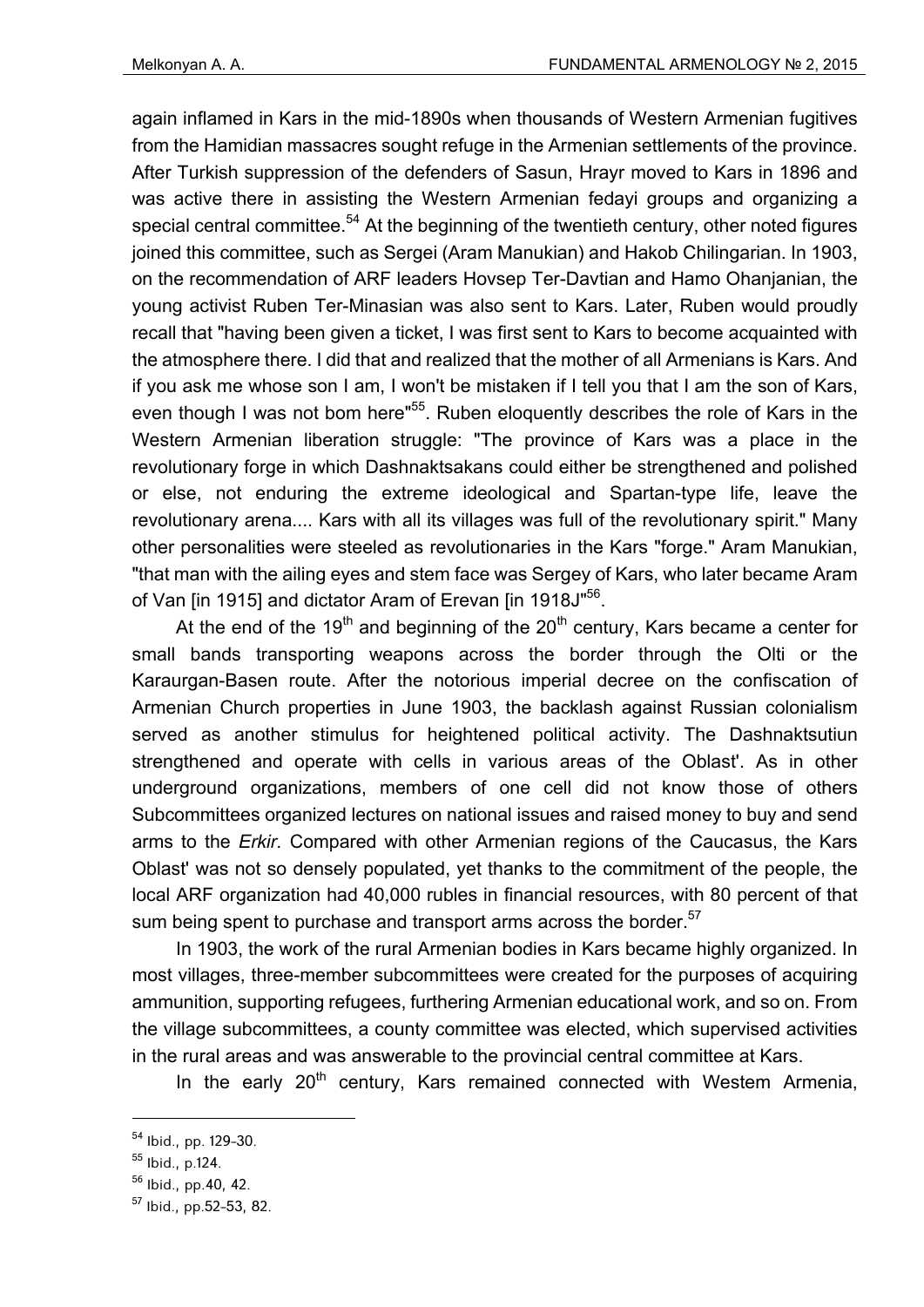especially in outfitting fedayi groups going to the defense of Sasun. In 1903-04, the well-known commander Torgom (Tuman Tumian) organized two expeditions. The first of these, *Mrrik* (Tempest) of thirty horsemen, was able to reach Sasun to assist in its defense, but the second was surrounded near Olti and crushed. Later, the Kars committee was given the duty to arm and dispatch to the *Erkir* a 150-man detachment of Khan (Barsegh Tirakian) and Nevruz (Onik Nevruz). In September 1913, the group crossed the Russian-Turkish frontier in the southwestern sector of the province and advanced 20 kilometers (12 miles) toward the villages of Deli Baba, Gomadzor, and Yuzveran where it encountered the regular Turkish army. In an unequal battle, most of the Armenian fighters were killed. The revolutionary forces of Kars also participated in the battle of Mosun-Korun and helped to organize expeditions of Ashot Erkat (Armenak Levonian), Kaitsak Vagharshak (Vagharshak Baghdasarian), and others.

During the years of the first Russian Revolution of 1905-07, when the Tsarist authorities incited bloody Armenian-Tatar conflicts in numerous Transcaucasian towns and villages, thanks to the sober actions of the local Armenian political leadership it became possible to avoid bloodshed in the Kars Oblast'. In this matter, a significant role was played by the Social Democratic organization, which had strong influence among the Russian armed forces. The Kars Armenians were active participants in the social movements of the time, especially in demonstrating against the Tsarist seizure of Armenian Church properties.

After the second Sasun uprising in 1904 and the Young Turk revolution in 1908, when some civil rights were initially extended to the population, the revolutionary /liberation movement weakened in Western Armenia. This was reflected in Kars as well. In the lead-up to World War I, however, the Kars Oblast' again became the focal point of a heated military-diplomatic contest. Turkish intelligence operations in the province increased after 1910, and it is evident from numerous archival documents that the Muslim population, especially the Turkic element in Aghbaba, was under orders from the Ottoman government to develop a system of espionage and disruptive actions as diversionary measures against Russia and in support of the Turkish war effort<sup>58</sup>.

In November, 1914, when hostilities erupted between the Ottoman Empire and Russia, the Kars Oblast' became an immediate battlefield. The indecision and delays of the Russian military headquarters allowed the Turkish army to advance into the western regions of the province and massacre the local Armenian population. Only because of the Russian counterattack in the direction of Sarikamish on December 9/22 was the advance of the Third Ottoman Army under the command of Minister of War Enver Pasha halted. Keri's Fourth Armenian Volunteer Battalion actively participated in the bloody conflict that lasted until January 4/17, 1915 and cost the Turkish army 78,000 casualties out of 90,000 men. This decisive battle turned the tide on the Caucasus front entirely in favor of the Russians. Thereafter, the Kars region served as a staging ground for the Russian army's

<sup>58</sup> Institute of History, Armenian National Academy of Sciences, Personal Fund of Leo, fund 1, file 206, pp. 1-26.